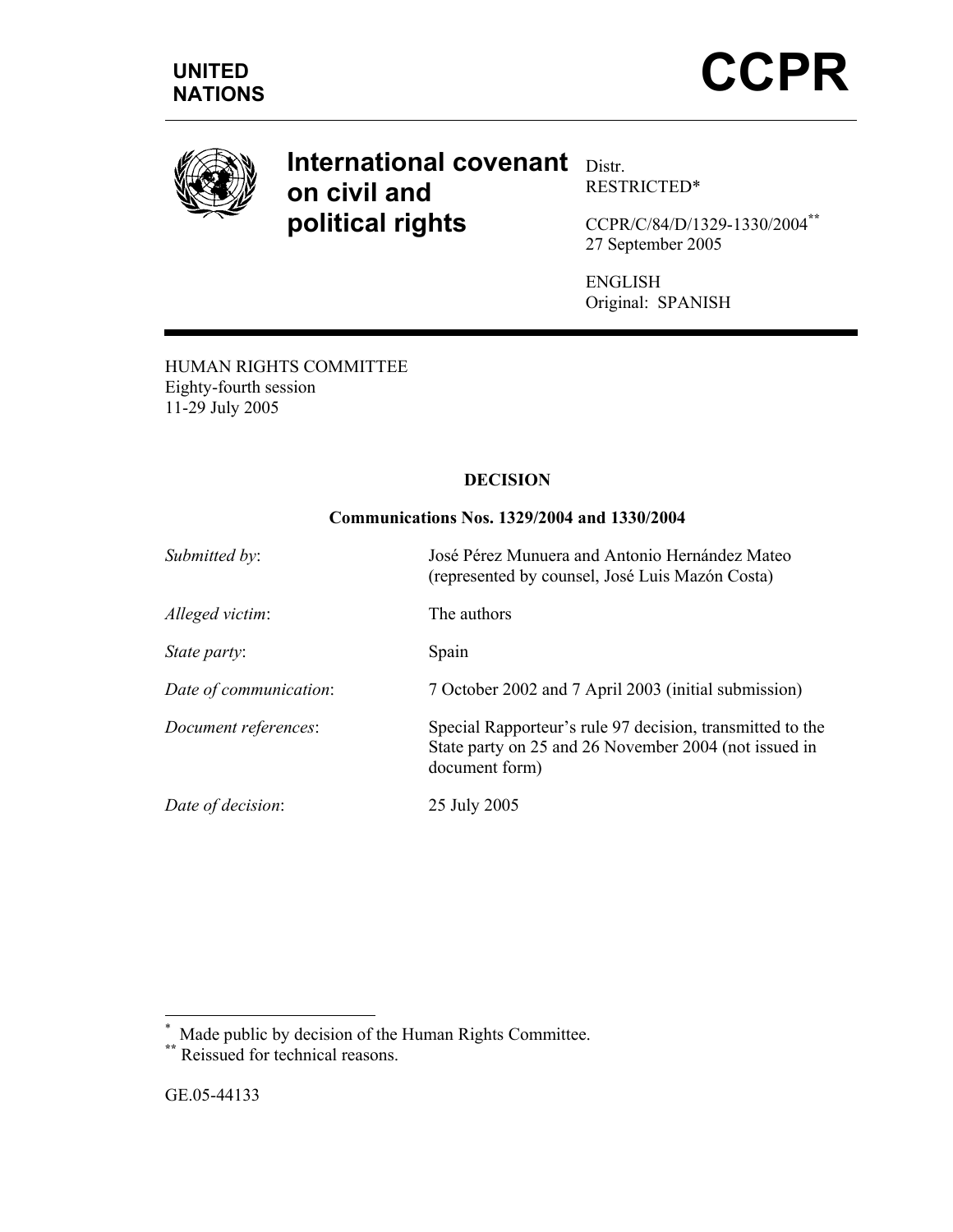# CCPR/C/84/D/1329-1330/2004 page 2

| Subject matter:                   | Equality of arms in connection with opportunities to<br>question defence experts in criminal proceedings |
|-----------------------------------|----------------------------------------------------------------------------------------------------------|
| Procedural issues                 | Failure to substantiate the alleged violation                                                            |
| <i>Substantive issues:</i>        |                                                                                                          |
| Articles of the Covenant:         | 14, paragraphs 1 and 3 $(e)$                                                                             |
| Article of the Optional Protocol: | 2                                                                                                        |
|                                   | AANEXI                                                                                                   |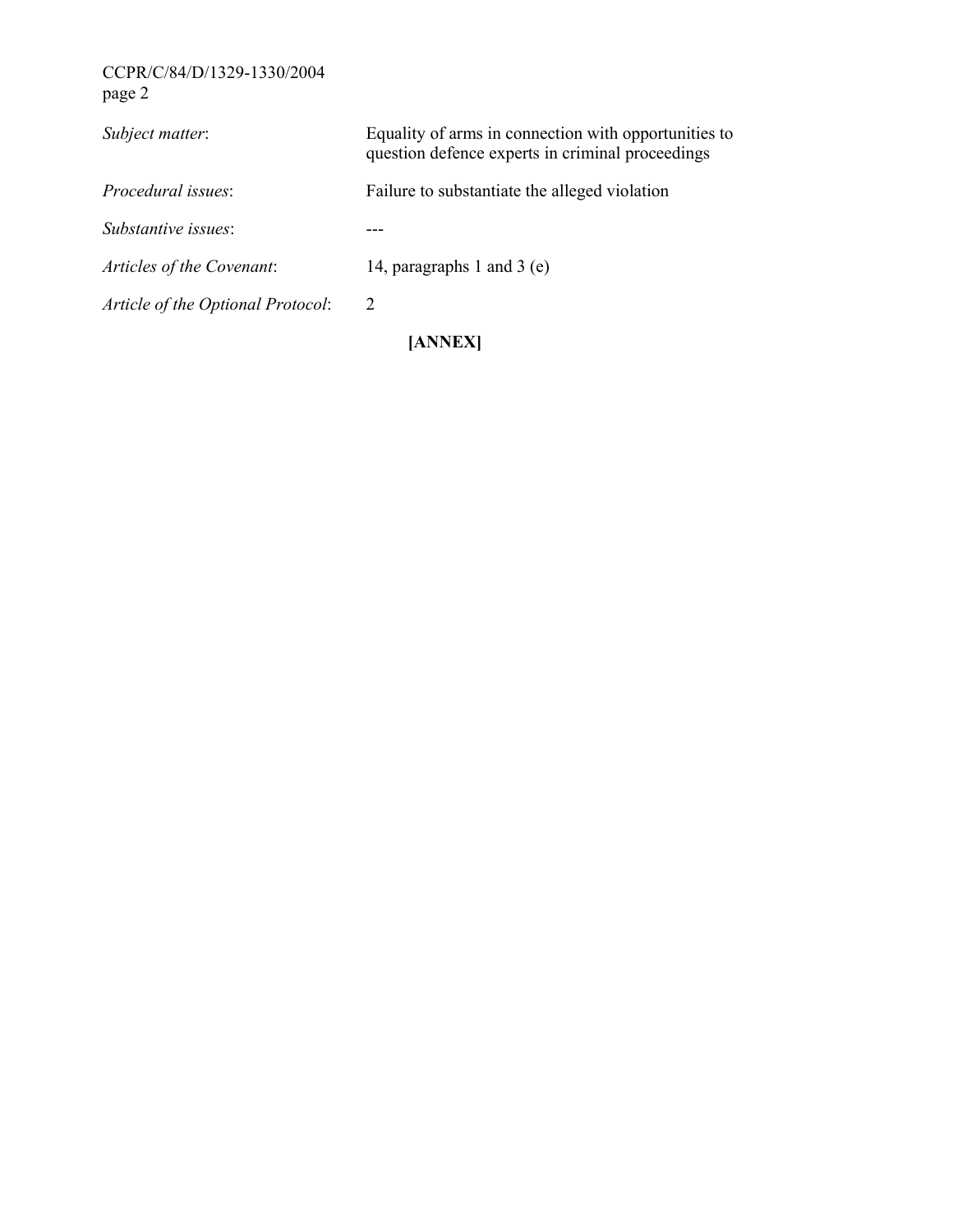#### **Annex**

## **DECISION OF THE HUMAN RIGHTS COMMITTEE UNDER THE OPTIONAL PROTOCOL TO THE INTERNATIONAL COVENANT ON CIVIL AND POLITICAL RIGHTS**

#### **Eighty-fourth session**

#### **concerning**

#### **Communications Nos. 1329/2004 and 1330/2004**\*

| Submitted by:          | José Pérez Munuera and Antonio Hernández Mateo<br>(represented by counsel, José Luis Mazón Costa) |
|------------------------|---------------------------------------------------------------------------------------------------|
| Alleged victim:        | The authors                                                                                       |
| <i>State party:</i>    | Spain                                                                                             |
| Date of communication: | 7 October 2002 and 7 April 2003                                                                   |

 *The Human Rights Committee*, established under article 28 of the International Covenant on Civil and Political Rights,

*Meeting* on 25 July 2005,

*Adopts the following*:

 $\overline{a}$ 

#### **Decision on admissibility**

1.1 The present case refers to two communications against Spain in connection with the same events. The author of communication No. 1329/2004 (first communication), dated 7 October 2002, is José Pérez Munuera, a Spanish national, born in 1957. The author of communication No. 1330/2004 (second communication), dated 7 April 2003, is Antonio Hernández Mateo, a Spanish national, born in 1940. The authors claim a violation by Spain of article 14 of the Covenant. The Optional Protocol to the Covenant entered into force for the State party on 25 April 1985. The authors are represented by counsel, José Luis Mazón Costa.

<sup>\*</sup> The following members of the Committee participated in the examination of the present communication: Mr. Abdelfattah Amor, Mr. Nisuke Ando, Mr. Prafullachandra Natwarlal Bhagwati, Mr. Alfredo Castillero Hoyos, Ms. Christine Chanet, Mr. Maurice Glèlè Ahanhanzo, Mr. Edwin Johnson, Mr. Walter Kälin, Mr. Ahmed Tawfik Khalil, Mr. Rajsoomer Lallah, Mr. Michael O'Flaherty, Ms. Elisabeth Palm, Sir Nigel Rodley, Mr. Ivan Shearer, Mr. Hipólito Solari-Yrigoyen, Ms. Ruth Wedgwood and Mr. Roman Wieruszewski.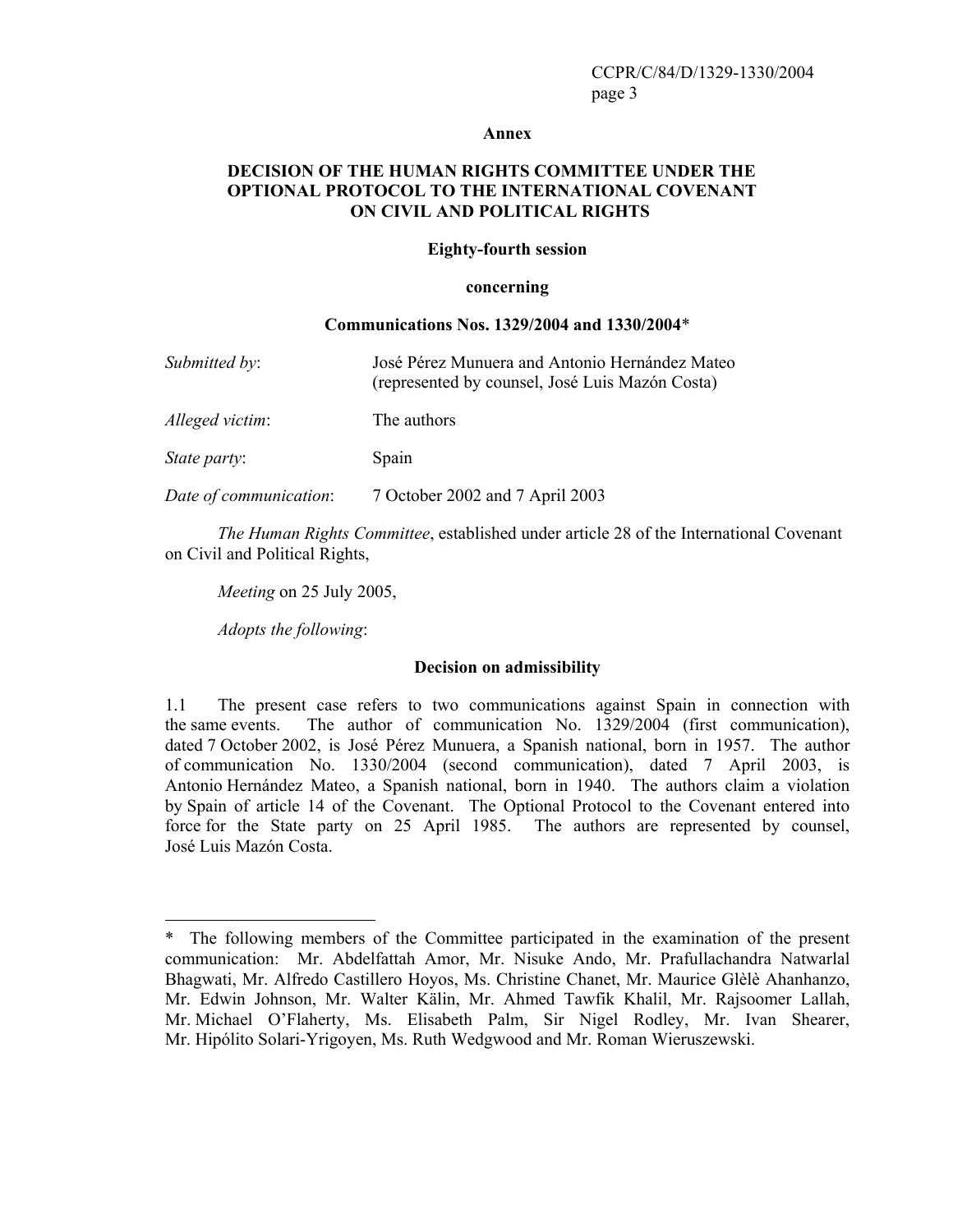## CCPR/C/84/D/1329-1330/2004 page 4

1.2 On 31 January 2005 the Special Rapporteur on New Communications and Interim Measures, acting on behalf of the Committee, acceded to the State party's request that the admissibility of the communication should be considered separately from the merits.

1.3 Under rule 94 of its rules of procedure, the Committee has decided to consider the two communications together.

## **Factual background**

2.1 Mr. Hernández was the owner of a construction company that engaged in the building and refurbishment of dwellings. In January 1998 he instructed his employee, Mr. Pérez Munuera, to fill out two forms, which were later used to terminate the contract of employment of an Algerian citizen, Abdelkader Boudjefna, while he was on vacation in Algeria. Mr. Hernández relied on these documents in subsequent proceedings for unfair dismissal brought against him by Mr. Boudjefna. Mr. Boudjefna subsequently brought a criminal action against the authors for forgery.

2.2 On 10 February 2000 the authors were convicted by Murcia Criminal Court for involvement in the preparation of two documents terminating Mr. Boudjefna's current employment, without his consent, and, in the case of Mr. Hernández, for having made use of them subsequently in a trial. In the first document Mr. Boudjefna said that he had received 100,000 pesetas in compensation, and in the second document supposedly conveyed his desire to terminate his contract. The judgement stated that the signatures on the documents, forgeries of Mr. Boudjefna's signature, had been written by one of the two accused or by another individual at their instigation. Mr. Hernández was convicted for submission of forged documents in the proceedings together with an ongoing offence of misrepresentation, and was sentenced to 22 months' imprisonment. Mr. Pérez Munuera was convicted, as the author of the forgery of a private document, to 16 months' imprisonment. Mr. Hernández maintained throughout that he bore no responsibility whatsoever for the forgery of the signature. Mr. Pérez Munuera volunteered that he had drafted the documents on the order of his employer but stated that he had not forged Mr. Boudjefna's signature. The experts for the prosecution stated in their report that the complainant, Mr. Boudjefna, was not the author of the signature on the two documents, and that it was not possible for them to determine who was the author of the signatures on the documents; they concluded that the signatures had been written by one of the accused or by another individual at their instigation. The experts who appeared in the proceedings at the request of the authors found that the signature appearing on the documents was indeed that of Mr. Boudjefna.

2.3 The judge based his conviction on the report of the experts for the prosecution but did not hear the experts for the defence, citing lack of time. The prosecutors were allowed to put questions to the prosecution experts, but the defence was not allowed to question the defence experts, who were merely permitted to confirm their reports. In the record of the proceedings, which was not verbatim, there is no mention of the judge's refusal. The lack of opportunity to question the defence experts was noted in the appeal, but the Murcia Provincial Court, in its judgement of 26 April 2000, found that the alleged limitations on the questioning had not in any way impaired the defence presented by the defendants since the experts had submitted their reports in writing and had confirmed them during the proceedings. The court found that counsel for the defence had not formulated in writing the questions to be put to the experts, and that the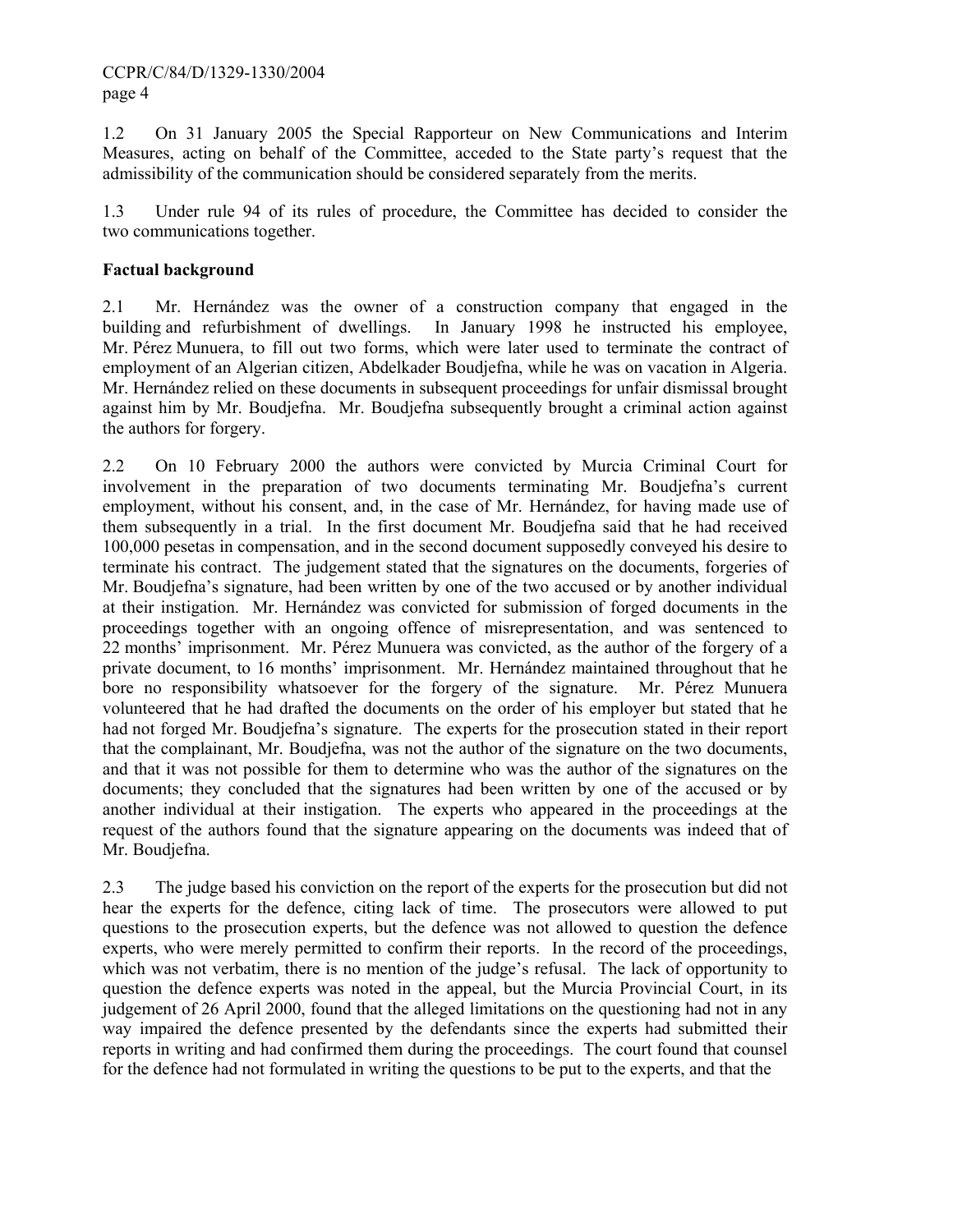decisive factor was that the experts had confirmed their reports during the proceedings, clarifications being "quite superfluous". The authors filed an appeal before the Constitutional Court for *amparo*, claiming a violation of the principle of equality of arms. On 16 October 2000 the Constitutional Court rejected the appeal. The Court found that the authors had not sufficiently demonstrated that questioning the experts was essential to their defence, since defence counsel had not prepared in writing the clarifications and observations sought.

2.4 The authors claim that they did not enjoy the basic guarantees of a criminal trial, such as the preparation of a verbatim record, which impaired the effectiveness of their right of appeal. The record failed to reflect the judge's refusal to allow the defence to question the defence experts.

2.5 The Criminal Procedure Act, in its article 790.1, grants prosecutors advantages in terms of investigation that are not granted to the defence. Making use of this privilege, the prosecutor asked one of the authors to give a statement as a defendant. This article of the Act was found to be in accordance with the Constitution by the Constitutional Court on 15 November 1990.

## **The complaint**

3.1 The authors claim that they were convicted without there being any proof of their involvement in the forgery of Mr. Boudjefna's signature, in a violation of their right to the presumption of innocence, set forth in article 14, paragraph 2, of the Covenant. There being no proof of who had written the signatures, the element of doubt favoured the authors. The burden of proof lay with the prosecution, and it was not for the defendants to prove their innocence. In the case of Mr. Pérez Munuera, the only evidence against him was his own statement as a defendant, in which he acknowledged that on the orders of Mr. Hernández he had prepared two documents, one relating to termination of the contract of employment and the other to a financial settlement. As a subsidiary point, the authors also consider that the State party violated article 14, paragraph 1, in that their conviction on the basis of insufficient evidence also infringes the principle of due process.

3.2 The authors allege a violation of article 14, paragraph 3 (e), of the Covenant, given that there was unequal treatment in the questioning of the experts for the prosecution and the experts for the defence. The judge listened to the prosecution experts for more than an hour, but, when the turn of the defence experts came, he merely allowed them to endorse their reports, and denied the defendants' counsel the right to freely question the defence experts. Both the provincial court and the Constitutional Court restricted the right of the defence to question the experts to the submission by the defence in writing of the questions that it was proposed to put and to the questions being relevant. Such restriction lacks any legal basis. According to the authors, the fact that the provincial court concluded that the questions which their defence counsel proposed to put to the defence experts were superfluous means that the court acknowledged that there had been no equality in the questioning of the defence experts.

3.3 The authors also allege a violation of article 14, paragraph 1, since there was no verbatim record of the proceedings reflecting the constraints placed on the questioning of the defence experts. This is a general practice supported by the law, and, as such, was not raised before the Constitutional Court, given that there was no prospect of a successful outcome.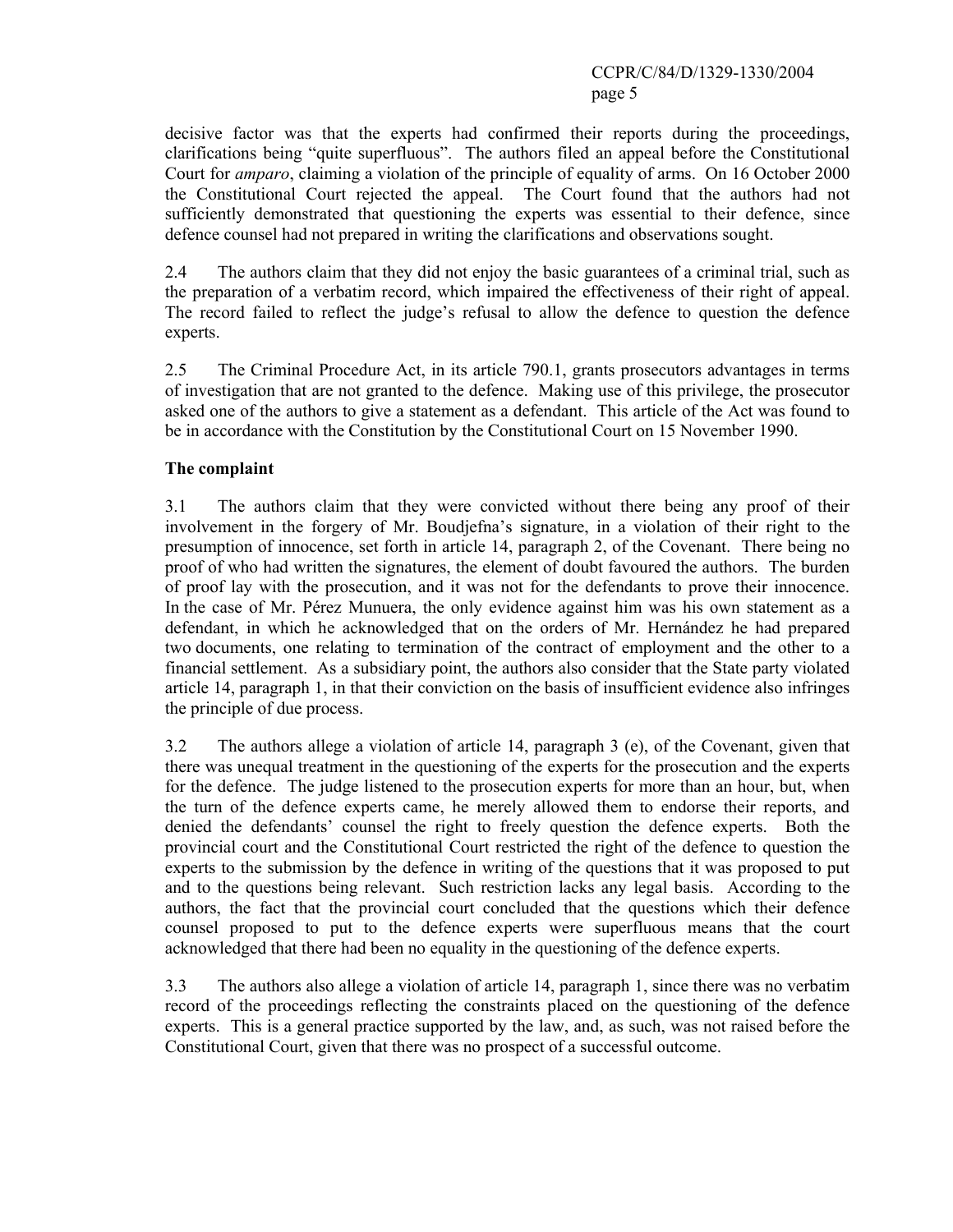3.4 The authors also claim a violation of article 14, paragraph 1, of the Covenant, since there is a regulation in the Criminal Procedure Act which discriminates between prosecutors and defendants, permitting the prosecutor to request additional investigation proceedings at the conclusion of the investigation phase, a right which defendants are denied. This peculiarity arises in summary criminal proceedings. The prosecutor made use of this privilege to request, as an additional proceeding, the taking of a statement from one of the authors as a defendant.

## **State party's observations on admissibility**

4.1 The State party claims that the communication is inadmissible as it is incompatible with the provisions of the Covenant and constitutes an abuse of the right to submit communications. The State party indicates that the authors' principal complaint relates to the supposed inability of the defence to question its experts during the oral proceedings, the remainder of the complaints being subsidiary, and adds that the authors' assertions are flatly contradicted by the record of the oral proceedings. The record of the oral proceedings is a document indicating what took place during the hearings and is validated by the signature and seal of the secretary of the court, who certifies the record of the oral proceedings.

4.2 Under article 788.6 of the Criminal Procedure Act, the records must reflect the essential content of the evidence examined, its impact and the claims to which it gives rise, and the decisions adopted. The State party indicates that the record was signed by counsel for the defence, without his raising any objection. This contradicts the assertion by the authors that the court supposedly acknowledged the lack of equality in the questioning of the defence experts. The State party adds that the expert reports submitted by the authors were incorporated into the proceedings and endorsed in the oral hearings, without the authors having indicated, either before the domestic courts or before the Committee, what additional clarifications they sought. The State party indicates that the appeal court noted in its judgement that the authors had not specified what observations or clarifications were of interest to them, and that the experts selected by the authors attended the trial and were able to confirm their reports in person. The court also indicated that the record reflected "the various and extensive questions put by the defence, and, as a result, the full opportunities available to make arguments".

4.3 The State party concludes that the attack (sic) by the authors impugning the authenticity of the record, without offering any evidence, is incompatible with article 14 of the Covenant and with the requirement for proceedings to be public, this having been observed in the case of the authors, bearing in mind that the record of the oral proceedings is signed and sealed by the secretary of the court, who certifies the record. The State party also maintains that the authors' complaint constitutes an abuse of the right to submit communications because: it contradicts a public document which provides an authentic record of the oral proceedings in the trial and which was signed without objection by the authors' defence counsel; it alleges events that were not specified or proven in domestic appeals; and it refers to events that took place almost six years earlier and in respect of which there was a final judgement by the Constitutional Court in October 2000, there being a manifest delay in the submission of the communication.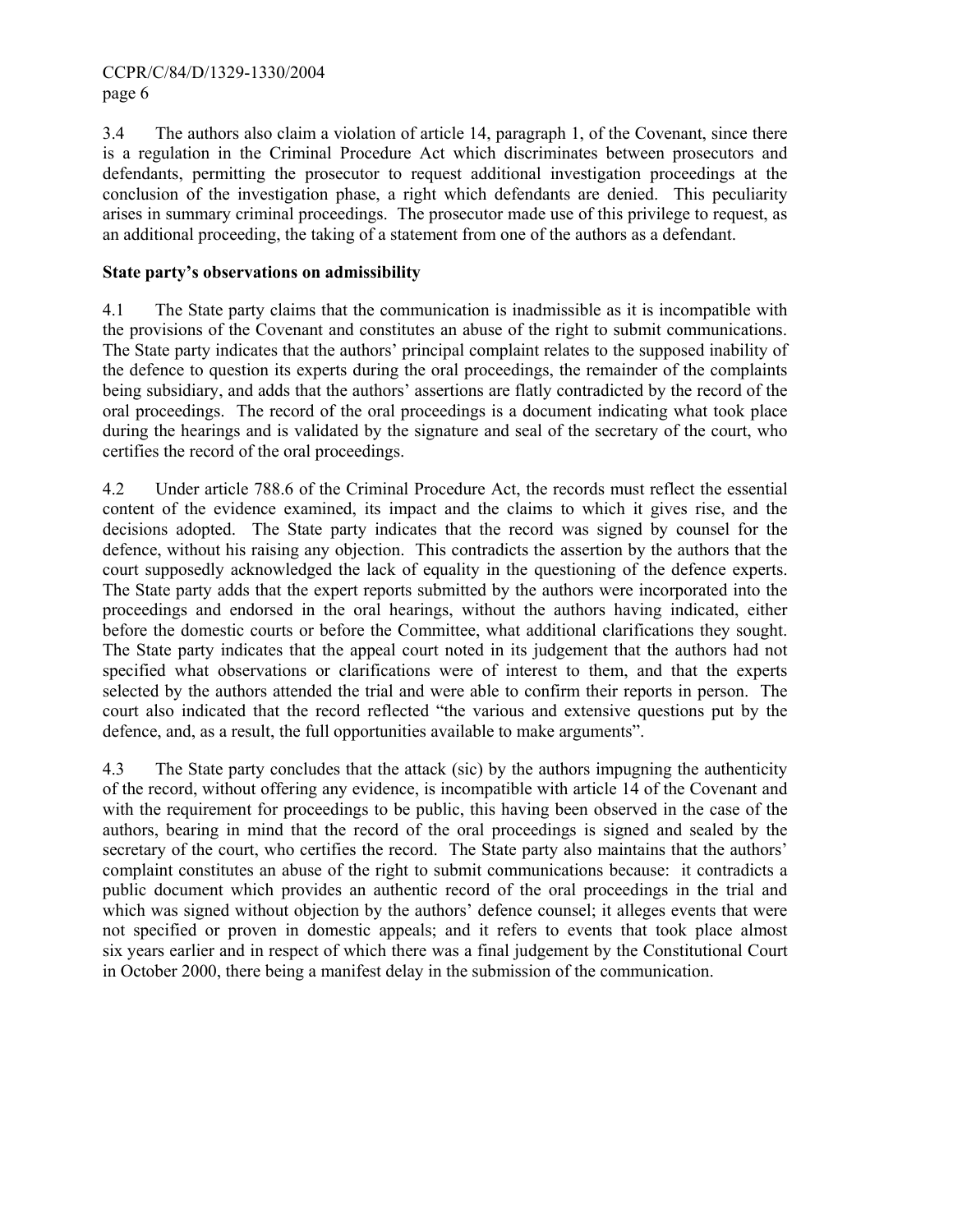### **Authors' comments on the State party's observations**

5.1 According to the authors it is inapposite for the State party to have affirmed that the record of the oral proceedings was complete or verbatim and not a summary record. Mere observation of the record suggests that it is in fact a summary. The summary nature of the record is expressly provided for by article 743 of the Criminal Procedure Act. According to the authors, the State party's observations contradict Spanish domestic legislation and reflect a lack of good faith by the State party. They note that in the application to the Constitutional Court for *amparo* they claimed that the lack of a verbatim record resulted in an absence of legal guarantees. They add that it was discriminatory for the State party not to ensure a verbatim record in criminal proceedings while so doing in civil proceedings, as acknowledged in Act No. 1/2000 of 7 January 2000. They consider that the absence of a verbatim record violates the right to due process in accordance with article 14, paragraph 1, of the Covenant.

5.2 The authors add that, when the appeal court stated that the authors' counsel had not formulated the observations or allegations that they wished to put to the experts in the oral proceedings and that such clarifications were quite superfluous, it acknowledged that there were constraints on the right to question the defence experts<sup>1</sup>.

5.3 The authors specify that the four handwriting experts, two for the prosecution and two for the defence, were all summoned to attend the hearings by the judge, that is to say, the experts for the defence were present when the experts for the prosecution were questioned. They add that questioning of a prosecution expert by the prosecutor and by the defence counsel began, but the judge allowed the defence experts to comment on the testimony of the prosecution experts although it was not their turn to be questioned. The prosecution experts having testified for approximately an hour, once it was the turn of the defence experts to testify, the judge, immediately after they had confirmed their reports and made short statements, interrupted the questioning, stating that there was no more time. The questions that the defence counsel intended to put were related to the subject matter of the testimony.

### **Issues and proceedings before the Committee**

6.1 Before considering any claim contained in a communication, the Human Rights Committee must, in accordance with rule 93 of its rules of procedure, decide whether or not it is admissible under the Optional Protocol to the Covenant.

6.2 The Committee has ascertained that the same matter is not being examined under another procedure of international investigation or settlement for the purposes of article 5, paragraph 2 (a), of the Optional Protocol.

<sup>&</sup>lt;sup>1</sup> The authors cite the Committee's decision in respect of communication No. 526/1993, *Hill v. Spain*, of 2 April 1997, para. 14.2. They indicate that in this case the Committee found admissible a complaint by one of the authors although the record of the proceedings did not reflect the specific request by Mr. Michael Hill to conduct his own defence through an interpreter.